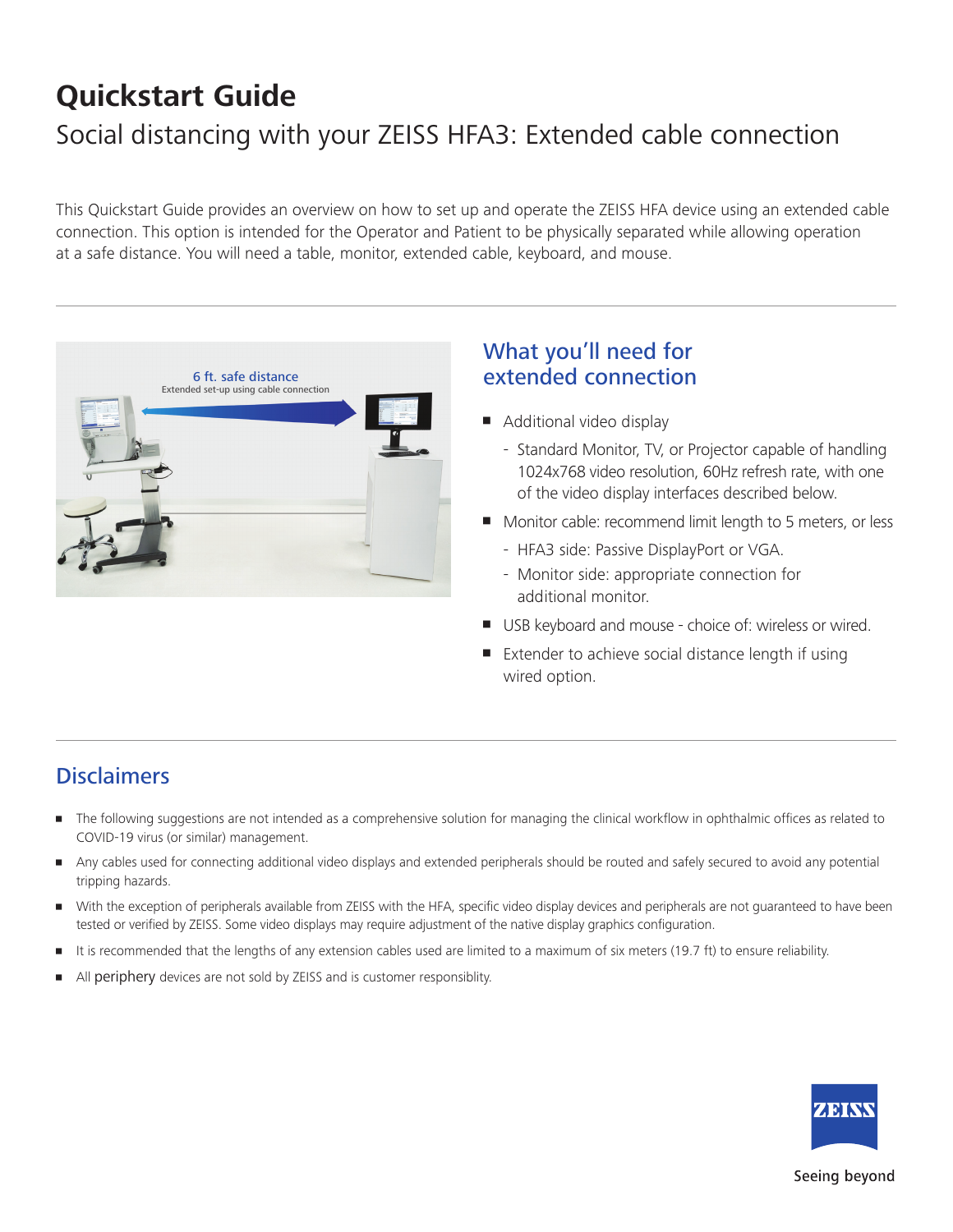## Steps to connect display and peripherals to ZEISS HFA3

#### **Connecting an additional monitor and peripherals to HFA3**

- **Remove the back panel of the HFA3 and locate an available video port.** Note: Two different computer models have been used with HFA3 that have different port configurations (CPC and Mini ITX).
- Connect a second monitor to the HFA3 using the available video port(s).
- Position the second monitor an extended distance away from the HFA3.

#### HFA3 (CPC model) - serial numbers below 8x0-15000



Video Signal: 1024 x 768, 60 Hz, (4:3 Aspect Ratio) Dual Monitor Mode: Mirror External displays can be added to the following port(s):

**DisplayPort** 

#### HFA3 (Mini-ITX model) - serial numbers higher than 8x0-15000



Video Signal: 1024 x 768, 60 Hz, (4:3 Aspect Ratio) Dual Monitor Mode: Mirror External displays can be added to the following port(s):

DisplayPort *(Use this one)* 1



VGA *(OK to use but not preferred)* 3

#### **Video Extension Cable Options for HFA3**

**DisplayPort cables** – (preferred type) recommend 5 meters, or less, due to monitor specification limit.



■ VGA cables – recommend 5 meters, or less. Signal quality could be affected.



Note: Do not use HDMI type connector. Not compatible with HFA3.